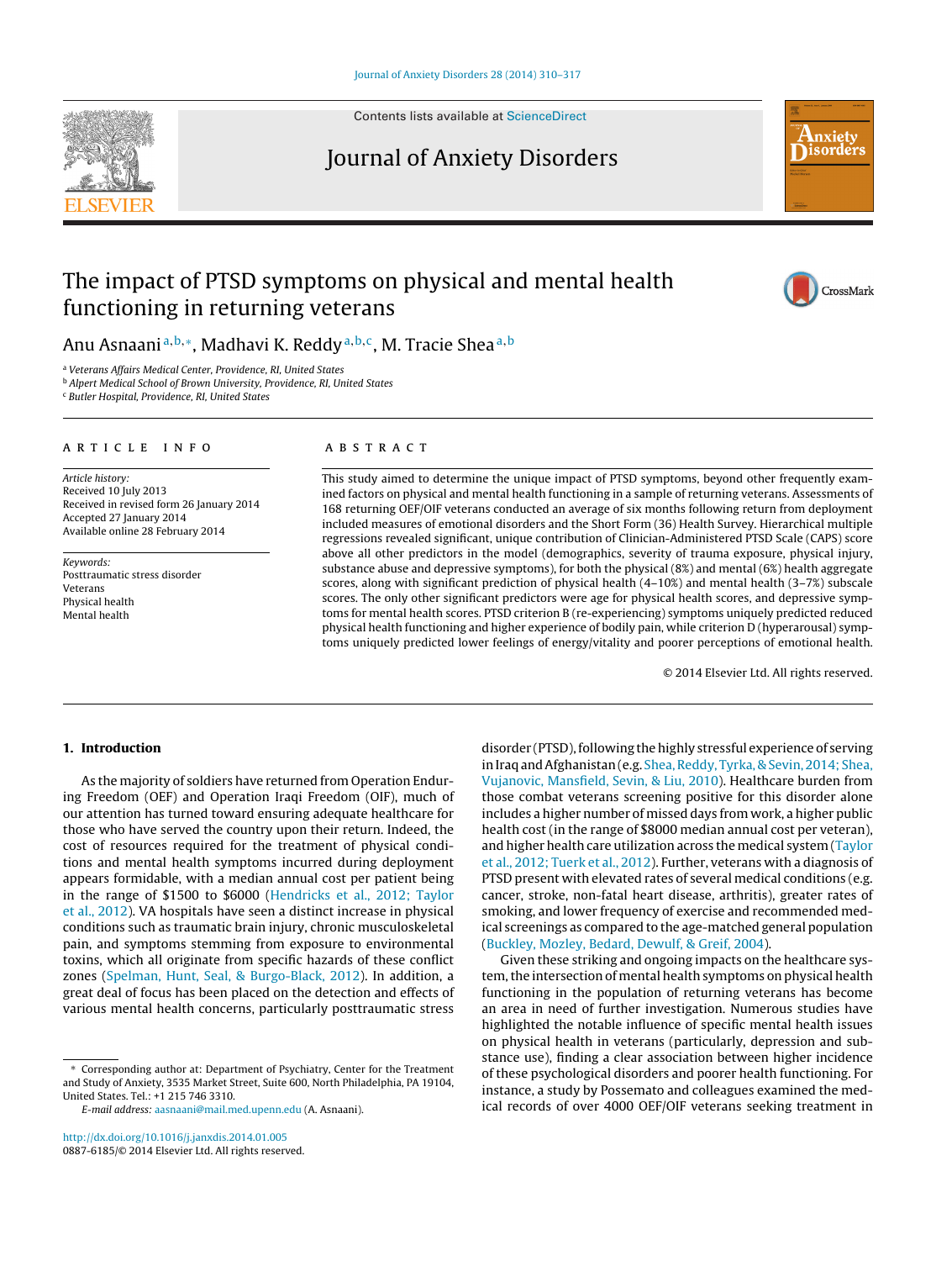primary care clinics in theVAand found that a diagnosis of a depressive or substance use disorder was independently associated with higher medical disease burden (as measured by number of health conditions) and higher mental healthcare utilization [\(Possemato,](#page--1-0) [Wade,](#page--1-0) [Andersen,](#page--1-0) [&](#page--1-0) [Ouimette,](#page--1-0) [2010\).](#page--1-0) Diagnosis of these two mental disorders was not associated with higher use of medical services for physical conditions, however. Another study found that self-reported hazardous drinking patterns in returning OEF/OIF veterans were associated with poorer self-reported health functioning [\(McDevitt-Murphy](#page--1-0) et [al.,](#page--1-0) [2010\).](#page--1-0)

Other studies in veteran and civilian populations have focused more specifically on the influence of trauma histories on physical health. Studies examining the medical records of large portions of the general population have indicated a significantly increased incidence of a variety of cardiovascular (coronary artery disease, incidence of heart attack, stroke), pulmonary (bronchitis, asthma), and other (arthritis, renal dysfunction) health conditions in individuals with a trauma experience as compared to those without such a history, even after controlling for demographic characteristics, depression, and substance use issues ([Glaesmer,](#page--1-0) [Brahler,](#page--1-0) [Gundel,](#page--1-0) [&](#page--1-0) [Riedel-Heller,](#page--1-0) [2011;](#page--1-0) [Spitzer](#page--1-0) et [al.,](#page--1-0) [2009\).](#page--1-0) Similarly, veterans with a higher reported exposure to war trauma have indicated a significantly higher level of psychological distress and greater number of physical health problems ([Maia,](#page--1-0) [McIntyre,](#page--1-0) [Pereira,](#page--1-0) [&](#page--1-0) [Ribeiro,](#page--1-0) [2011\).](#page--1-0)

One particular meta-analysis examined the pooled effect of some 62 studies looking at the impact of PTSD and PTSD symptoms (in both veteran and non-veteran populations) on general health symptoms and specific reported health problems (e.g. cardio-respiratory symptoms, gastrointestinal disorders, and musculoskeletal pain), and found robust evidence for poorer health outcomes for individuals meeting criteria for PTSD and also in the sub-threshold category endorsing high levels of PTSD symptoms ([Pacella,](#page--1-0) [Hruska,](#page--1-0) [&](#page--1-0) [Delahanty,](#page--1-0) [2013\).](#page--1-0) While the authors examined a variety of moderators when this data was available (namely, gender, veteran status, recruitment location, method of assessment, type of comparison group, and scale of measurement), they did not include other variables previously implicated as possible mediators in health functioning such as age, injury, and other mental health conditions (e.g. depression and substance use; see [Flood,](#page--1-0) [McDevitt-](#page--1-0)Murphy, [Weathers,](#page--1-0) [Eakin,](#page--1-0) [&](#page--1-0) [Benson,](#page--1-0) [2009\).](#page--1-0) However, the authors did find higher effect sizes in veteran samples across the majority of health outcomes, indicating a greater impact of PTSD symptoms in this population.

Another related area of concern is health-related quality of life, which is more broadly conceptualized as health functioning and impairment in daily life due to health issues. In line with this, a study conducted by [Shiner,](#page--1-0) [Watts,](#page--1-0) [Pomerantz,](#page--1-0) [Young-Xu,](#page--1-0) [and](#page--1-0) [Schnurr](#page--1-0) [\(2011\)](#page--1-0) more specifically examined this relationship between PTSD and health functioning in a sample of veterans. The study authors examined changes in health functioning in 167 primarilyVietnam era veterans meeting a threshold score of atleast 50 on the PTSD Symptom Checklist (PCL) in a VA primary care clinic over two time points (with an average interval of 300 days), and categorized these individuals according to improvementin PTSD as measured by this self-report scale ("better": reduction by more than 5 points; "worse": increase by more than 5 points; or "unchanged": score 5 points more or less than baseline). The analysis controlled for baseline scores on the PCL and SF-36 Health Survey (SF-36), age, gender, and time to follow-up. Results revealed that those classified as doing "worse" in their PTSD symptoms reported poorer mental health functioning, social functioning, general health, and feelings of vitality than the other groups [\(Shiner](#page--1-0) et [al.,](#page--1-0) [2011\).](#page--1-0)

Another study examining changes in health-related quality of life and health functioning in a sample of 800 OIF veterans before and after a deployment to Iraq found some evidence for a negative relationship between PTSD symptom severity (as measured

on the PCL) and health functioning immediately following return from deployment [\(Vasterling](#page--1-0) et [al.,](#page--1-0) [2008\).](#page--1-0) However, while the structural equation modeling analyses showed a direct inverse relationship between PTSD symptoms and daily health functioning prior to deployment, this relationship was only indirect at postdeployment. Specifically, PTSD symptoms seemed to negatively impact physical health symptoms, which in turn were associated with poorer daily health functioning. The analyses only controlled for age, and the authors noted that the absence of a direct relationship at post-deployment assessment might be explained by the influence of other important variables (such as depression) that were not assessed in the investigation.

A more recent study built on this prior study by examining the impact of specific clusters of PTSD symptoms on physical health in a sample of tobacco-dependent veterans with chronic PTSD, taking nicotine use, chronic health conditions, substance use and depression into account ([Harder](#page--1-0) et [al.,](#page--1-0) [2011\).](#page--1-0) The study authors found a robust, unique contribution of the numbing (criterion  $C$ ) and hyperarousal (criterion D) symptoms of PTSD on most assessed domains of physical health. This study was, however, restricted to veterans meeting full criteria for PTSD who also had significant nicotine dependence, and the mean age (around 58 years old) of the sample indicated an overall older population. Nevertheless, these studies taken in sum suggest an association between PTSD and poorer health functioning in general, but the relative impact of PTSD symptoms on health in comparison to other mental health issues or trauma exposure remains unclear, particularly in recently returning soldiers [\(Qureshi,](#page--1-0) [Pyne,](#page--1-0) [Magruder,](#page--1-0) [Schulz,](#page--1-0) [&](#page--1-0) [Kunik,](#page--1-0) [2009\).](#page--1-0)

The current study aims to extend these findings and contribute distinctly to the literature examining the impact of posttraumatic stress symptoms on health functioning in recently returned OEF/OIF veterans. To our knowledge, this is the first comprehensive study to explore unique prediction of health functioning by continuous PTSD symptoms in this population, beyond the effects of other more frequently examined factors (e.g. depressive symptoms, alcohol use disorders, trauma exposure, and demographic characteristics). In addition to the influence of overall PTSD symptom levels, this study aimed to examine the influence of the individual PTSD symptom clusters (i.e. criteria B-D) scores on physical and mental health domains (and each of their constituent subscales) of the SF-36 Health Survey (SF-36), after controlling for other predictors previously implicated in health functioning in this population. The SF-36 is a self-report measure used across the majority of studies examining the impact of PTSD on health-related quality of life (e.g. [Harder](#page--1-0) et [al.,](#page--1-0) [2011;](#page--1-0) [Malik](#page--1-0) et [al.,](#page--1-0) [1999;](#page--1-0) [Richardson,](#page--1-0) [Long,](#page--1-0) [Pedlar,](#page--1-0) [&](#page--1-0) [Elhai,](#page--1-0) [2008;](#page--1-0) [Shiner](#page--1-0) et [al.,](#page--1-0) [2011\).](#page--1-0) We predicted that PTSD symptom scores would significantly and uniquely contribute to OEF/OIF veterans' report of health functioning within the first year of return from deployment, with higher PTSD symptomatology being uniquely associated with poorer physical and mental health functioning. We limited our exploration to one year postreturn to specifically examine acute risk of PTSD symptoms on perceived health-related quality of life, to better understand the more immediate impacts of PTSD on health functioning. Given previous findings [\(Shea](#page--1-0) et [al.,](#page--1-0) [2010\)](#page--1-0) that subjective distress was most strongly predicted by hyperarousal (criterion D) relative to re-experiencing (criterion B) and avoidance (criterion C) symptoms in this sample, we predicted that hyperarousal symptoms would significantly and uniquely predict mental health functioning. We also speculated that due to the potential impact of poor sleep and persistent hypervigilance, that hyperarousal symptoms would also predict poorer physical health functioning, consistent with the findings of the few previous studies examining the impact of this subset of symptoms on the physical health in various veteran populations ([Harder](#page--1-0) et [al.,](#page--1-0) [2011;](#page--1-0) [Kimerling,](#page--1-0) [Clum,](#page--1-0) [&](#page--1-0) [Wolfe,](#page--1-0) [2000\).](#page--1-0)